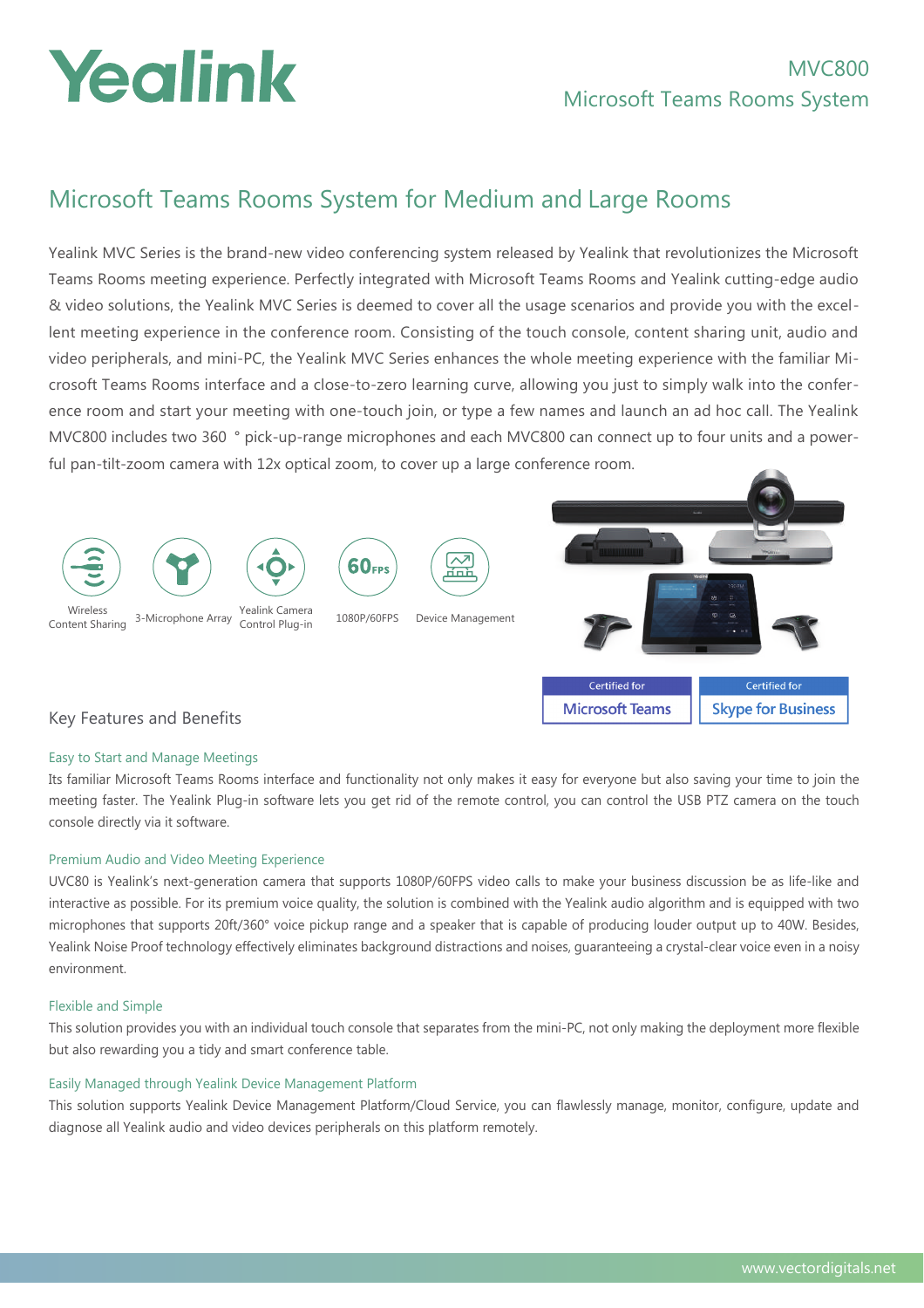## Yealink

Package Content

## Yealink MVC800 Specifications

Yealink VCM34 Array Microphone

| • Mini-PC and cable management box                      | • 3.5mm headset jack                                                              | • Built-in 3-microphone array                                |
|---------------------------------------------------------|-----------------------------------------------------------------------------------|--------------------------------------------------------------|
| • Yealink MTouch touch console                          | • Human motion sensor                                                             | · 20ft (6-meter) voice pickup range                          |
| • Yealink MShare for content sharing                    | • Angle adjustable bracket $(23^\circ \sim 50^\circ)$                             | • Cascade connection up to 4 units                           |
| • UVC80 USB PTZ camera<br>• 2×VCM34 array microphones   | Yealink MShare                                                                    | • Mute button with LED                                       |
| • Yealink MSpeaker soundbar                             | * 1080P/30FPS FHD by MJPEG format<br>• Support wired and wireless content sharing | <b>Yealink MSpeaker</b><br>• Output ( (THD=1.0%)) RMS: 10W*4 |
| Preload Software and License                            | • Built-in Wi-Fi AP for Yealink wireless presentation device                      | • Frequent response: 60 Hz - 20K Hz                          |
| • Windows 10 IoT Enterprise X64                         | • 1 x HDMI video input                                                            | $\cdot$ S/N: $\geq 70dB$                                     |
| • Windows 10 IoT Enterprise License                     | • 1 x Mini-DP video input                                                         |                                                              |
| • Microsoft Teams Rooms App, support Skype for Business | • 1 x USB2.0 Type-B                                                               | <b>Other Physical Features</b>                               |
| on-premise/online and Teams meetings                    | • 1 x USB2.0 Type-A                                                               | • Operating humidity: 10~95%                                 |
| • Yealink Camera Control Plug-in                        |                                                                                   | • Operating temperature: $0 \sim 40^{\circ}$ C (+32~104°F)   |
| Mini-PC Package                                         | <b>UVC80 USB PTZ Camera</b><br>• 1920 x 1080 video resolution                     | • Storage temperature: -30~70°C (-22~158°F)                  |
| • 7 <sup>th</sup> -gen Intel® Core™ i5                  | • 60 frame rate                                                                   | Package Features (no Mspeaker Soundbar                       |
| • Memory: $8GB$ (2 x 4GB)                               | • 12x optical zoom                                                                | included)                                                    |
| · Storage: 128GB SSD                                    | · Field of view (diagonal): 78.5°                                                 | • N.W/CTN: 7.5 kg                                            |
| • 2x HDMI video output                                  | • Pan angle range: 200°                                                           | • G.W/CTN: 9.5 kg                                            |
| • Bluetooth and Wi-Fi                                   | · Tilt angle range: 60°                                                           | • Carton Meas: 435mm x 405mm x 520mm                         |
| • 4 x USB3.0 Type-A                                     | $\cdot$ 1 x Line-in (3.5mm)                                                       | Mspeaker Soundbar Package Features                           |
| • 1 x 10/100/1000M Ethernet port                        | • 1 x Line-out (3.5mm)                                                            | • N.W/CTN: 3.0 Kg                                            |
| • 1 x Power port                                        | • 1 x Yealink Microphone port (RJ-45)                                             | • G.W/CTN: 2.3 Kg                                            |
| • 1 x Security lock slot                                | $\cdot$ 1 x USB 2.0 Type-B                                                        | • Carton Meas: 1001mm x 106mm x 108mm                        |
| • Cable management box                                  | $\cdot$ 1 x USB 2.0 Type-A                                                        |                                                              |
| <b>Yealink MTouch</b>                                   | • 1 x Power port                                                                  |                                                              |
| • 8-inch IPS screen                                     | • 1 x Security lock slot                                                          |                                                              |
| · 1280 x 800 resolution                                 | • 1 x Reset slot                                                                  |                                                              |
|                                                         |                                                                                   |                                                              |

• 10-point capacitive touch screen

## Scene Graph in a Conference Room



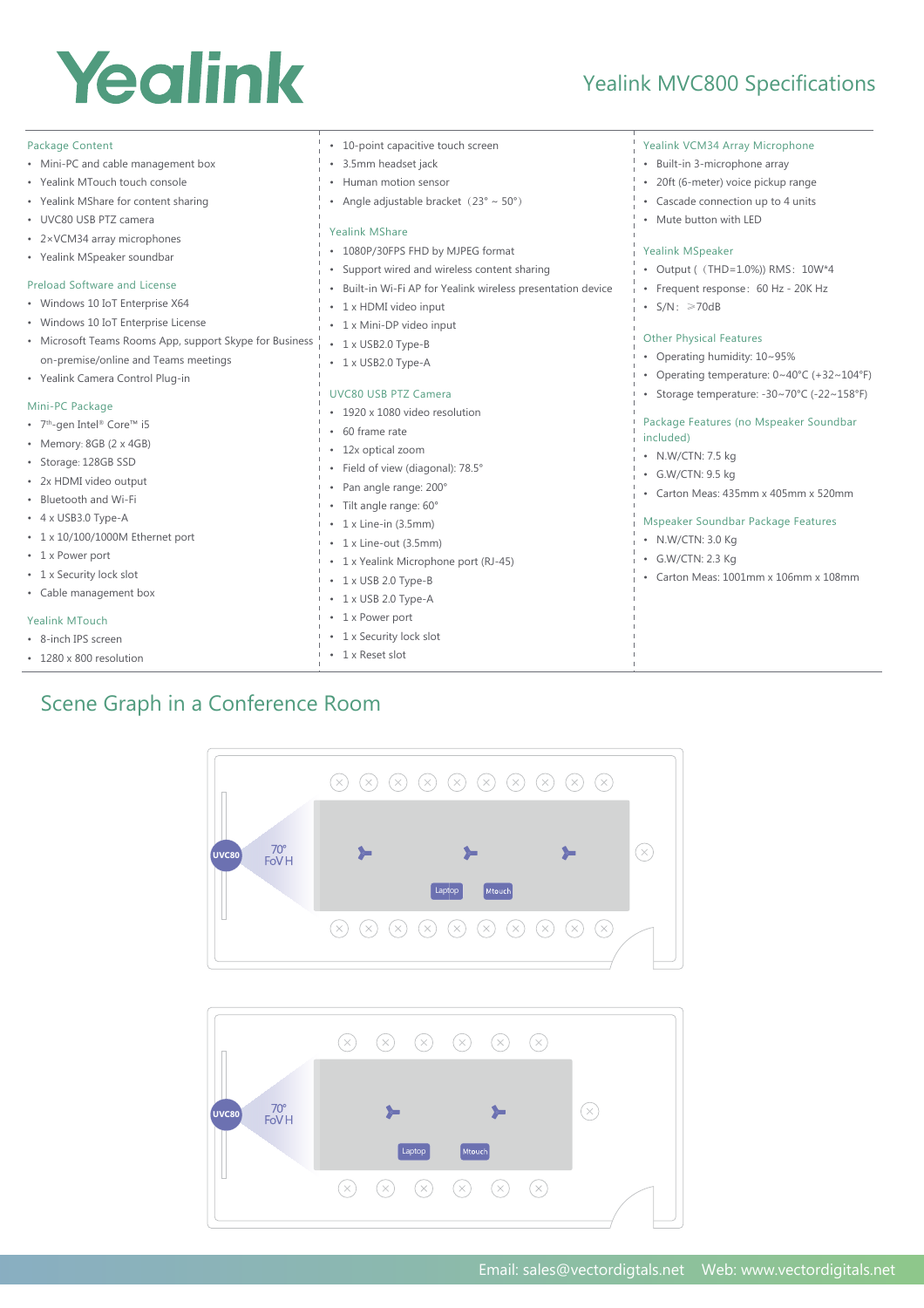

## Connection



 $\overleftrightarrow{Q}$  For convenience, we recommend that you connect a wireless USB dongle to the back of the Mini-PC to use mouse and keyboard to manage devices.